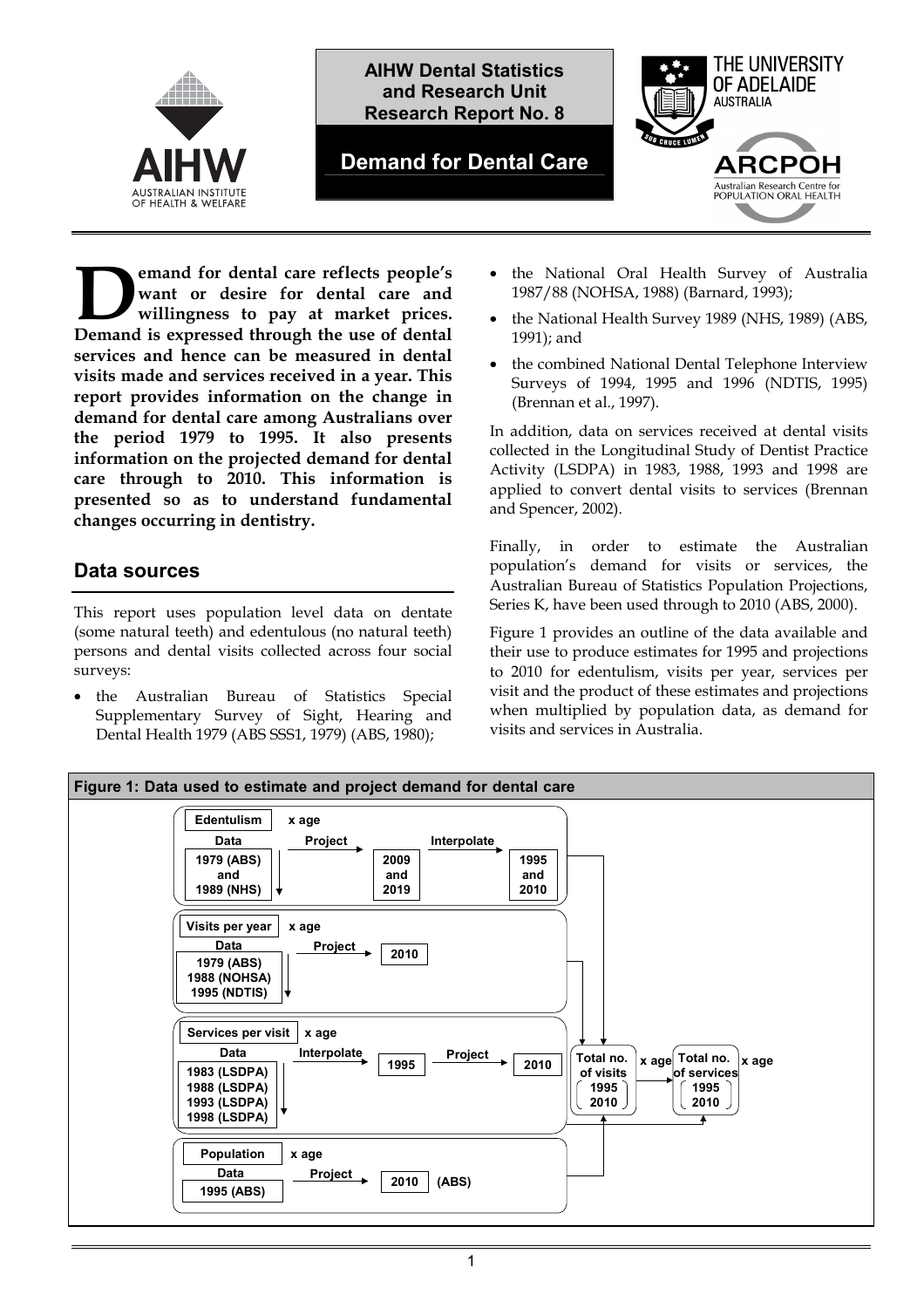### **Subgroups of the Australian population**

The demand for dental visits and services is dramatically different between dentate and edentulous Australians. In examining demand for dental visits, the population has been divided into those who were dentate and those who were edentulous for 10 separate age groups.

The ABS SSS1 1979 and the NHS 1989 provide data on dentate adults a decade apart. Table 1 presents the percentage of dentate and edentulous persons in 1979 and 1989 by the 10 age groups.

| Table 1: Percentage of dentate and edentulous<br>persons by age 1979 and 1989 |                         |                   |       |                           |  |  |
|-------------------------------------------------------------------------------|-------------------------|-------------------|-------|---------------------------|--|--|
|                                                                               |                         | Year              |       |                           |  |  |
|                                                                               |                         | 1979              |       | 1989                      |  |  |
| Age                                                                           | <b>Dentate</b>          | <b>Edentulous</b> |       | <b>Dentate Edentulous</b> |  |  |
| $0-4, 5-11, 12-17$                                                            | 100.0                   | 0.0               | 100.0 | 0.0                       |  |  |
| $18 - 24$                                                                     | 98.7                    | 1.3               | 99.4  | 0.6                       |  |  |
| $25 - 34$                                                                     | 94.6                    | 5.4               | 98.6  | 1.4                       |  |  |
| $35 - 44$                                                                     | 86.0                    | 14.0              | 94.3  | 5.7                       |  |  |
| $45 - 54$                                                                     | 73.5                    | 26.5              | 85.1  | 14.9                      |  |  |
| $55 - 64$                                                                     | 59.8                    | 40.2              | 71.1  | 28.9                      |  |  |
| $65 - 74$                                                                     | 39.3                    | 60.7              | 56.8  | 43.2                      |  |  |
| 75+                                                                           | 21.4                    | 78.6              | 36.6  | 63.4                      |  |  |
| Total (weighted)                                                              | 84.6                    | 15.4              | 89.2  | 10.8                      |  |  |
| Sources:                                                                      | ABS SSS1 1979; NHS 1989 |                   |       |                           |  |  |

The increase in the percentage who are edentulous, as an age group moves through the 10-year interval, can be used as a constant increment for future age groups moving through similar intervals. This synthetic cohort approach can be used to project the percentage of edentulous adults through to 1999, 2009 and 2019 (Figure 2).



Projection of the percentage edentulous is then used to interpolate the percentage dentate in 1995 and 2010, which are used later in the projections of demand.

# **Dental visits per year**

Dental visits among edentulous adults increased across ABS SSS1 1979, NOHSA 1988 and NDTIS 1995 (0.30, 0.35, 0.48 visits per person per year). Estimates for individual age groups are based on low numbers and lack stability. Therefore, dental visits per person per year for the whole edentulous population was applied to each of the age groups.

Dental visits among dentate persons has risen from 0.99 visits per year in 1979 to 1.50 visits per year in 1995. Table 2 presents the dental visits for the 10 age groups for 1979, 1988 and 1995.

| Table 2: Dental visits per dentate person per year |      |      |      |  |  |
|----------------------------------------------------|------|------|------|--|--|
|                                                    |      | Year |      |  |  |
| Age                                                | 1979 | 1988 | 1995 |  |  |
| $0 - 4$                                            | 0.20 | 0.20 | 0.20 |  |  |
| $5 - 11$                                           | 1.18 | 1.65 | 1.85 |  |  |
| $12 - 17$                                          | 1.49 | 1.90 | 2.17 |  |  |
| $18 - 24$                                          | 1.15 | 1.13 | 1.34 |  |  |
| $25 - 34$                                          | 1.06 | 1.06 | 1.11 |  |  |
| $35 - 44$                                          | 0.97 | 1.23 | 1.41 |  |  |
| $45 - 54$                                          | 0.82 | 1.13 | 1.52 |  |  |
| 55-64                                              | 0.91 | 1.26 | 1.54 |  |  |
| 65–74                                              | 0.75 | 1.26 | 1.49 |  |  |
| 75+                                                | 0.69 | 1.13 | 1.40 |  |  |
| 1.32<br>Total (weighted)<br>0.99<br>1.50           |      |      |      |  |  |
| ABS SSS1 1979; NOHSA 1988; NDTIS 1995<br>Sources:  |      |      |      |  |  |

These data are presented graphically in Figure 3.



Several aspects of the change in demand for dental visits among the dentate are illustrated:

- demand for dental visits has increased particularly among children and adults 35–44 years old and above;
- while demand once showed a steady decline with age, in 1995 it showed a more complex pattern of a peak among adolescents (12–17-year-olds), a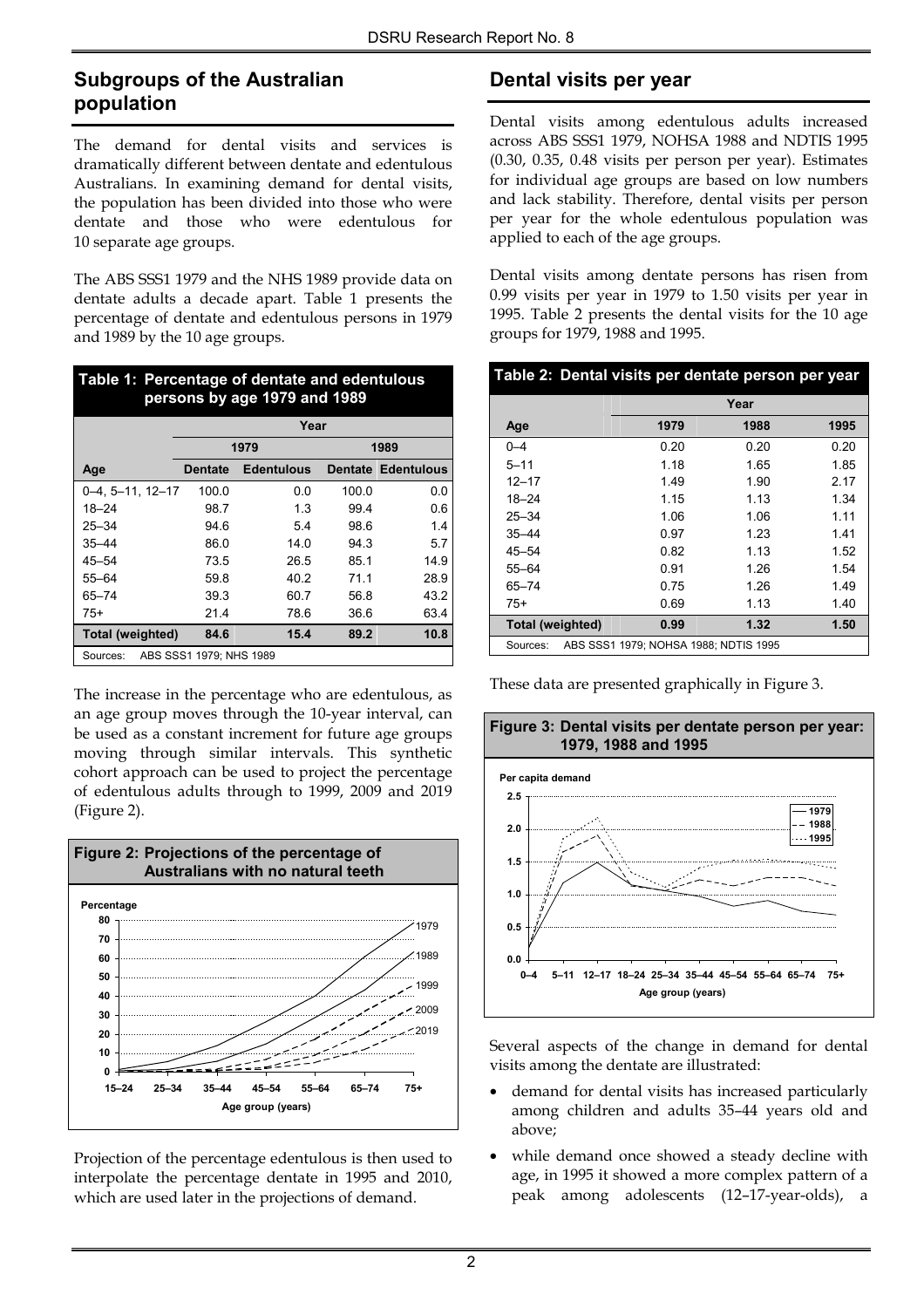trough among young adults (18–24, 25–34), then a high plateau among adults; and

 the demand for dental visits across dentate adult and older adult age groups is stable.

## **Change in the number of services per dental visit**

Change in the number of dental services per visit can be followed from the LSDPA. The LSDPA collected data from representative samples of dentists in 1983, 1988, 1993 and 1998. The predominant group of dentists in the study is private general practice dentists. Table 3 presents the number of dental services per dental visit for private general practice dentists by the 10 age groups at each of the four times.

These data are based on all visits, including visits by edentulous persons. However, visits by edentulous persons comprise only 2% of all visits in 1998.

| Table 3: Number of dental services for dental visit<br>by age group 1983, 1988, 1993, 1998 |      |      |      |      |  |  |  |
|--------------------------------------------------------------------------------------------|------|------|------|------|--|--|--|
|                                                                                            |      | Year |      |      |  |  |  |
| Age                                                                                        | 1983 | 1988 | 1993 | 1998 |  |  |  |
| $0 - 4$                                                                                    | 1.22 | 1.35 | 1.45 | 1.33 |  |  |  |
| $5 - 11$                                                                                   | 1.64 | 1.60 | 1.73 | 1.75 |  |  |  |
| $12 - 17$                                                                                  | 1.73 | 1.65 | 1.94 | 2.03 |  |  |  |
| $18 - 24$                                                                                  | 1.75 | 1.81 | 2.08 | 2.08 |  |  |  |
| $25 - 34$                                                                                  | 1.76 | 1.82 | 2.09 | 2.16 |  |  |  |
| $35 - 44$                                                                                  | 1.85 | 1.90 | 2.13 | 2.23 |  |  |  |
| $45 - 54$                                                                                  | 1.61 | 1.70 | 2.06 | 2.19 |  |  |  |
| $55 - 64$                                                                                  | 1.73 | 1.78 | 2.10 | 1.94 |  |  |  |
| $65 - 74$                                                                                  | 1.53 | 1.75 | 1.83 | 2.02 |  |  |  |
| $75+$                                                                                      | 1.74 | 1.78 | 1.86 | 2.00 |  |  |  |
| Total (weighted)<br>1.72<br>1.78<br>2.02<br>2.09                                           |      |      |      |      |  |  |  |
| <b>LSDPA</b><br>Source:                                                                    |      |      |      |      |  |  |  |

The total number of dental services provided per visit increased from 1983 to 1998. In the younger age groups, the number of services per dental visit was generally higher in 1998 than in 1983, but there was not always of a steady increase. For most adult age groups over 25–34 years old, the number of dental services per visit showed a more consistent increase across the time period.

### **Change in the mix of services per dental visit**

The mix of services provided at each dental visit has also changed across the time period. A convenient way of representing the changing mix of services provided per dental visit is to use the Australian Dental Association's Schedule of Dental Services classification of 10 main service areas. These areas and the change in the mean number provided per dental visit over the

time period 1983 to 1998 for private general practice dentists are presented in Table 4.

| Table 4: Mix of dental services provided at each<br>dental visit 1983, 1988, 1993, and 1998 |                              |      |      |      |  |  |
|---------------------------------------------------------------------------------------------|------------------------------|------|------|------|--|--|
|                                                                                             |                              | Year |      |      |  |  |
| Area                                                                                        | 1983                         | 1988 | 1993 | 1998 |  |  |
| Diagnostic                                                                                  | 0.49                         | 0.49 | 0.60 | 0.62 |  |  |
| <b>Preventive</b>                                                                           | 0.27                         | 0.30 | 0.34 | 0.37 |  |  |
| Periodontic                                                                                 | 0.01                         | 0.02 | 0.02 | 0.02 |  |  |
| Oral Surgery                                                                                | 0.09                         | 0.09 | 0.09 | 0.08 |  |  |
| <b>Endodontic</b>                                                                           | 0.06<br>0.06<br>0.11<br>0.14 |      |      |      |  |  |
| Restorative                                                                                 | 0.61                         | 0.60 | 0.63 | 0.62 |  |  |
| Crown & Bridge                                                                              | 0.03                         | 0.06 | 0.07 | 0.07 |  |  |
| Prosthodontic                                                                               | 0.11                         | 0.09 | 0.10 | 0.11 |  |  |
| Orthodontic                                                                                 | 0.01                         | 0.02 | 0.02 | 0.01 |  |  |
| General Misc.                                                                               | 0.04<br>0.05<br>0.05<br>0.04 |      |      |      |  |  |
| Total (weighted)                                                                            | 1.72<br>1.78<br>2.09<br>2.02 |      |      |      |  |  |
| LSDPA<br>Source:                                                                            |                              |      |      |      |  |  |

Over the 15-year period, there has been an increase in Diagnostic, Preventive and Endodontic services, while Crown and Bridge services initially increased, then plateaued. Restorative services were stable across the period. All other service areas have shown little change. The mix of services was also examined by age group over the period 1983 to 1998. This analysis produces a large number of tables (10), which are available on request.

## **Projecting dental visits per person per year**

Dental visits per person per year have been increasing among dentate and edentulous persons. Between 1979 and 1995, demand from both groups had increased by approximately 50%.

The factors behind such increasing demand are complex. They may include:

- macro-economic factors such as community affluence, as reflected in growth in Gross Domestic Product;
- social factors like increasing educational attainment;
- consumer expectations about health and health services, including oral health and dental services;
- science and technology and their impact through the broadening of diagnostic tests and clinical interventions in health and dental services; and
- interactions between supply growth and demand.

The outcome appeared to be an increasing desire for a broader range of increasingly efficacious dental services. It is not possible to identify the specific role of any of these factors in the change in demand from 1979 to 1995. However, the key question is whether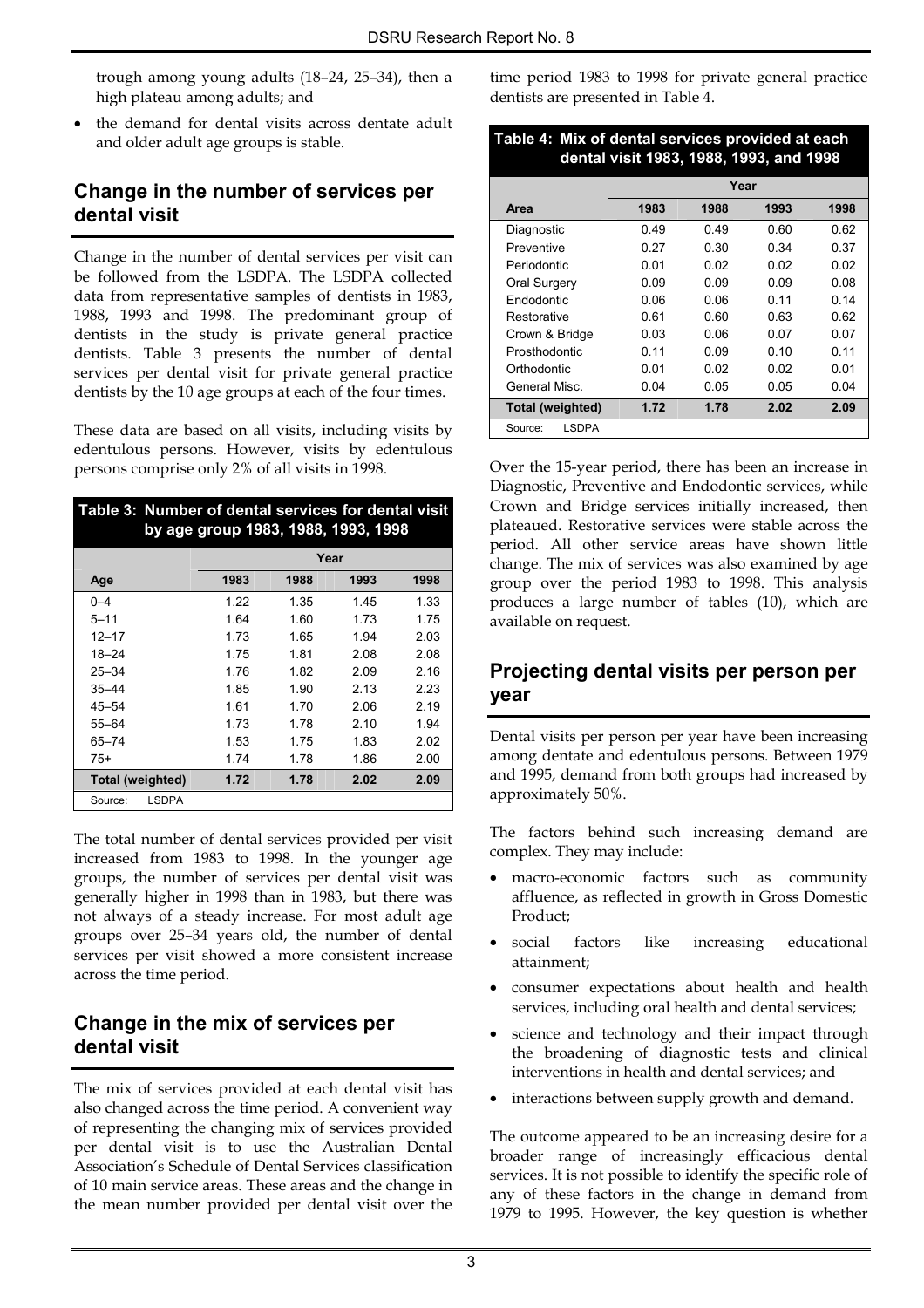these factors, or similar factors, are likely to influence demand in a similar manner over the next decade or so. Past trends in demand give a basis for exploring the likely trends in demand into the future. Therefore, demand has been projected on the basis of linear extrapolation of past trends.

Among the edentulous, the overall, rather than age-specific, demand trend has been extrapolated. The demand for dental visits is projected to increase to 0.76 visits per person per year for the edentulous population in 2010.

Demand among the dentate has been projected for specific age groups. For each of the 10 age groups, demand for dental visits was extrapolated through to 2010. Table 5 presents the demand for visits in 1995 and the projected demand for visits in 2010.

| Table 5: Dental visits per dentate person per year<br>in 1995 and projected for 2010 |      |      |  |  |
|--------------------------------------------------------------------------------------|------|------|--|--|
|                                                                                      | Year |      |  |  |
| Age                                                                                  | 1995 | 2010 |  |  |
| $0 - 4$                                                                              | 0.20 | 0.20 |  |  |
| $5 - 11$                                                                             | 1.85 | 2.52 |  |  |
| $12 - 17$                                                                            | 2.17 | 2.82 |  |  |
| $18 - 24$                                                                            | 1.34 | 1.46 |  |  |
| $25 - 34$                                                                            | 1.11 | 1.14 |  |  |
| $35 - 44$                                                                            | 1.41 | 1.83 |  |  |
| $45 - 54$                                                                            | 1.52 | 2.14 |  |  |
| $55 - 64$                                                                            | 1.54 | 2.13 |  |  |
| $65 - 74$                                                                            | 1.49 | 2.23 |  |  |
| $75+$                                                                                | 1.40 | 2.08 |  |  |
| Total (weighted)                                                                     | 1.50 | 1.86 |  |  |

The weighted number of dental visits per dentate person per year is projected to increase from 1.50 visits in 1995 to 1.86 visits in 2010, a 24.0% increase. The most salient features of the age-specific pattern of projected demand were:

- the continued increase in demand for visits among children and adolescents;
- the maintenance of the trough in demand among young adults; and
- the substantial growth in demand among dentate adults 35–44 years old and above.

## **Projecting dental services per visit**

The past trend in the provision of dental services was used as the basis of projecting dental services at each dental visit. The overall number of services provided at each visit increased across 1983 to 1998. However, trends in individual age groups varied and these age-specific trends have been used to project the dental services per visit. Past trends in dental services were interpolated for a 1995 estimate and extrapolated through to 2010 so as to align the years for projections of dental visits and services. Table 6 presents the dental services per visit in 1995 and projected dental services per visit in 2010.

| Table 6: Dental services per visit in 1995 and<br>projected for 2010 |      |      |  |  |  |
|----------------------------------------------------------------------|------|------|--|--|--|
|                                                                      | Year |      |  |  |  |
| Age                                                                  | 1995 | 2010 |  |  |  |
| $0 - 4$                                                              | 1.41 | 1.53 |  |  |  |
| $5 - 11$                                                             | 1.74 | 1.86 |  |  |  |
| $12 - 17$                                                            | 1.98 | 2.32 |  |  |  |
| $18 - 24$                                                            | 2.08 | 2.46 |  |  |  |
| $25 - 34$                                                            | 2.11 | 2.56 |  |  |  |
| $35 - 44$                                                            | 2.17 | 2.58 |  |  |  |
| $45 - 54$                                                            | 2.11 | 2.71 |  |  |  |
| $55 - 64$                                                            | 2.03 | 2.25 |  |  |  |
| $65 - 74$                                                            | 1.91 | 2.40 |  |  |  |
| $75+$                                                                | 1.91 | 2.18 |  |  |  |
| Total (weighted)                                                     | 2.05 | 2.38 |  |  |  |

### **Projecting the mix of services per dental visit**

The age-specific trends in dental services per visit for each of the 10 service areas of dental services were used to project the demand for specific service areas. Past trends in each service area per visit were interpolated for a 1995 estimate and extrapolated through to 2010. Table 7 presents the number of services per visit for specific service areas for all age groups in 1995 and projected for 2010. Similar projections by the 10 age groups are available on request.

| Table 7: Dental services per visit for specific<br>service areas for all age groups in 1995<br>and projected for 2010 |      |      |  |  |  |
|-----------------------------------------------------------------------------------------------------------------------|------|------|--|--|--|
|                                                                                                                       | Year |      |  |  |  |
| Service area                                                                                                          | 1995 | 2010 |  |  |  |
| Diagnostic                                                                                                            | 0.61 | 0.77 |  |  |  |
| Preventive                                                                                                            | 0.35 | 0.51 |  |  |  |
| Periodontic                                                                                                           | 0.02 | 0.02 |  |  |  |
| Oral Surgery                                                                                                          | 0.08 | 0.07 |  |  |  |
| Endodontic                                                                                                            | 0.12 | 0.19 |  |  |  |
| Restorative                                                                                                           | 0.63 | 0.60 |  |  |  |
| Crown & Bridge                                                                                                        | 0.07 | 0.09 |  |  |  |
| Prosthodontic                                                                                                         | 0.11 | 0.06 |  |  |  |
| Orthodontic                                                                                                           | 0.02 | 0.04 |  |  |  |
| General Misc.                                                                                                         | 0.04 | 0.05 |  |  |  |
| Total (weighted)                                                                                                      | 2.05 | 2.38 |  |  |  |

## **Total demand for dental visits**

Using 1995 as a baseline and 2010 as the end point for a projection period, the total demand for dental visits was calculated. Total demand for visits is the product of the dentate and edentulous population estimates for the 10 age groups multiplied by the estimated demand for dental visits.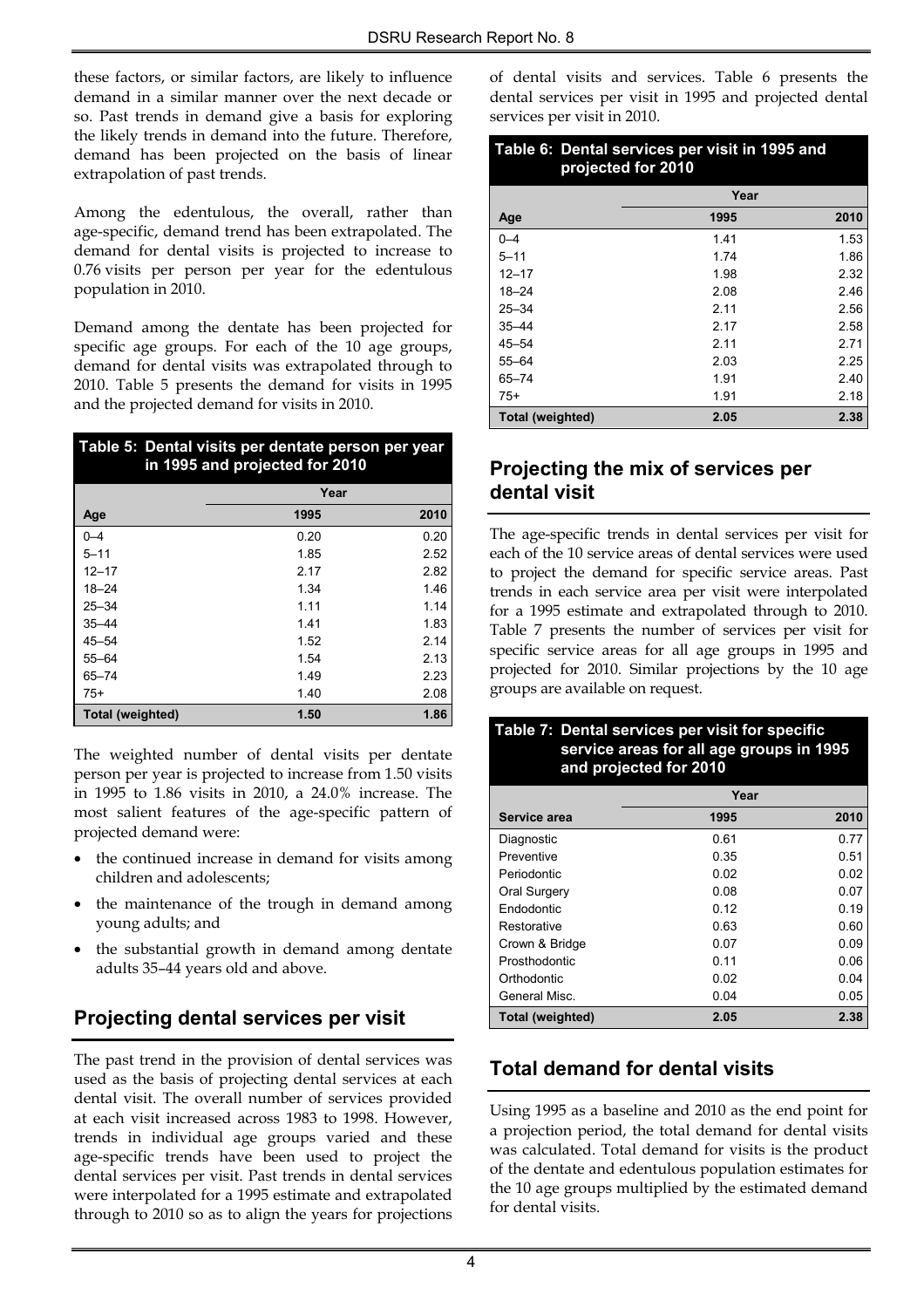The ABS population estimate for 1995 and the projection for 2010 using Series K are presented in Table 8 divided into the estimated number of dentate and edentulous persons in 1995 and projected for 2010 by 10 age groups.

Overall population growth is expected to be 15.9% between 1995 and 2010. Within the 10 age groups there are varied changes from slight reductions in the youngest age groups (0–4 and 5–11-year-olds), slight increases in young adults (18–24 and 25–34-year-olds) and more substantial increases in all other adult age groups. Overlaid on this basic change in population size and distribution is the decrease in edentulous and increase in dentate persons. The number of edentulous persons decreases by 32.8% and the number of dentate persons increases by 20.6%, considerably higher than the overall population growth from 1995 to 2010.

| by 10 age groups |  | Table 8: Number of dentate and edentulous<br>persons in 1995 and projection for 2010 |
|------------------|--|--------------------------------------------------------------------------------------|
|------------------|--|--------------------------------------------------------------------------------------|

|              | Year       |                          |            |                |                 |            |
|--------------|------------|--------------------------|------------|----------------|-----------------|------------|
|              |            | 1995                     |            |                | 2010            |            |
| Age          | Dentate    | Edentu-<br>lous          | All        | <b>Dentate</b> | Edentu-<br>lous | All        |
|              |            |                          |            |                |                 |            |
| $0 - 4$      | 1,299,524  |                          | 1,299,524  | 1,166,476      |                 | 1,166,476  |
| $5 - 11$     | 1,812,304  | -                        | 1,812,304  | 1,754,192      | -               | 1,754,192  |
| $12 - 17$    | 1,530,981  | $\overline{\phantom{0}}$ | 1,530,981  | 1,643,568      |                 | 1,643,568  |
| $18 - 24$    | 1,935,905  | 8,165                    | 1,944,070  | 2,028,351      | 1,827           | 2,030,178  |
| $25 - 34$    | 2.812.533  | 27.836                   | 2.840.369  | 2.900.463      | 11,064          | 2,911,527  |
| $35 - 44$    | 2,665,534  | 90,964                   | 2,756,498  | 3,004,085      | 29,425          | 3,033,510  |
| $45 - 54$    | 2,003,442  | 220,628                  | 2,224,070  | 2,902,728      | 75,345          | 2,978,073  |
| $55 - 64$    | 1,180,680  | 331,849                  | 1,512,529  | 2,316,676      | 217,981         | 2,534,657  |
| $65 - 74$    | 815,331    | 467,039                  | 1,282,370  | 1,277,752      | 308,926         | 1,586,678  |
| $75+$        | 409,319    | 459,724                  | 869,043    | 864,403        | 434,280         | 1,298,683  |
| <b>Total</b> | 16,465,553 | 1,606,205                | 18,071,758 | 19,858,694     | 1,078,848       | 20,937,542 |

These population estimates and projections to 2010 were then multiplied by the age-specific number of dental visits per person per year for dentate and edentulous persons. Total demand for dental visits is presented in Table 9.

| Table 9: Total demand for dental visits in 1995<br>and projected for 2010 by 10 age groups |            |            |  |  |
|--------------------------------------------------------------------------------------------|------------|------------|--|--|
|                                                                                            | Year       |            |  |  |
| Age                                                                                        | 1995       | 2010       |  |  |
| $0 - 4$                                                                                    | 259,905    | 233,295    |  |  |
| $5 - 11$                                                                                   | 3,352,762  | 4,420,746  |  |  |
| $12 - 17$                                                                                  | 3.322.229  | 4.634.691  |  |  |
| $18 - 24$                                                                                  | 2.598.032  | 2,964,670  |  |  |
| $25 - 34$                                                                                  | 3.135.273  | 3,327,094  |  |  |
| $35 - 44$                                                                                  | 3.802.065  | 5.514.193  |  |  |
| 45–54                                                                                      | 3,151,134  | 6,264,631  |  |  |
| $55 - 64$                                                                                  | 1.977.535  | 5,096,754  |  |  |
| $65 - 74$                                                                                  | 1.439.022  | 3,078,631  |  |  |
| $75+$                                                                                      | 793,714    | 2,130,795  |  |  |
| <b>Total</b>                                                                               | 23,831,671 | 37,665,500 |  |  |

Demand for dental visits increases from 23.83 to 37.67 million visits from 1995 to 2010, a 58% increase. In all age groups older than 0–4-year-olds, demand increases. Increases are marginal from 25–34-year-olds and only modest for 18–24-year-olds. The largest increase is among 55–64-year-olds, a 158% increase.

The sensitivity of the projected demand for dental visits was tested by applying different assumptions for the continuation of the linear trend in demand among the 10 dentate age groups and all edentulous persons after 1995.

The total demand for dental visits in 2010 projected using the full extrapolation of the linear trend (100%), a 50% extrapolation and no continuation of the linear trend (0%) are presented in Table 10.

#### **Table 10: Total demand for dental visits in 1995 and projected for 2010 under different assumptions**

|           | Year       |                                                             |            |            |  |
|-----------|------------|-------------------------------------------------------------|------------|------------|--|
|           |            |                                                             | 2010       |            |  |
|           |            | Percentage of past linear trend<br>continued over 1995-2010 |            |            |  |
| Age       | 1995       | 0%                                                          | 50%        | 100%       |  |
| $0 - 4$   | 259,905    | 233,295                                                     | 233,295    | 233,295    |  |
| $5 - 11$  | 3.352.762  | 3.306.197                                                   | 3.863.472  | 4.420.746  |  |
| $12 - 17$ | 3.322.229  | 3.583.404                                                   | 4,109,048  | 4.634.691  |  |
| $18 - 24$ | 2.598.032  | 2,622,862                                                   | 2,793,766  | 2,964,670  |  |
| $25 - 34$ | 3,135,273  | 3,194,392                                                   | 3,260,743  | 3,327,094  |  |
| 35–44     | 3.802.065  | 4.263.892                                                   | 4.889.043  | 5,514,193  |  |
| $45 - 54$ | 3,151,134  | 4,357,620                                                   | 5,311,125  | 6,264,631  |  |
| 55-64     | 1,977,535  | 3,668,531                                                   | 4,382,643  | 5,096,754  |  |
| $65 - 74$ | 1.439.022  | 2.096.823                                                   | 2,587,727  | 3,078,631  |  |
| 75+       | 793,714    | 1,431,719                                                   | 1,781,257  | 2,130,795  |  |
| Total     | 23,831,671 | 28,758,738                                                  | 33,212,119 | 37,665,500 |  |

The projected demand for dental visits is highly sensitive to the assumption on the continuation of the linear trend in demand for dental visits per person per year. The full extrapolation of the linear trend (100%) projects the highest demand for dental visits, some 37.67 million, or a 58% increase, as presented in Tables 9 and 10. The assumption of no continuation of the linear trend (0%) projects the lowest demand for dental visits, some 28.76 million, or a 20.67% increase. Population growth contributes approximately two-thirds, while increased proportions of dentate adults contributes one-third of the 20.67% increase.

Increased demand among edentulous and dentate persons was sizeable between 1979 and 1995. While there is not a clear understanding of what factors have driven this increase in demand, many of the postulated factors, e.g. community affluence, educational attainment, consumer expectations, science and technology, can be expected to continue to influence demand for dental visits.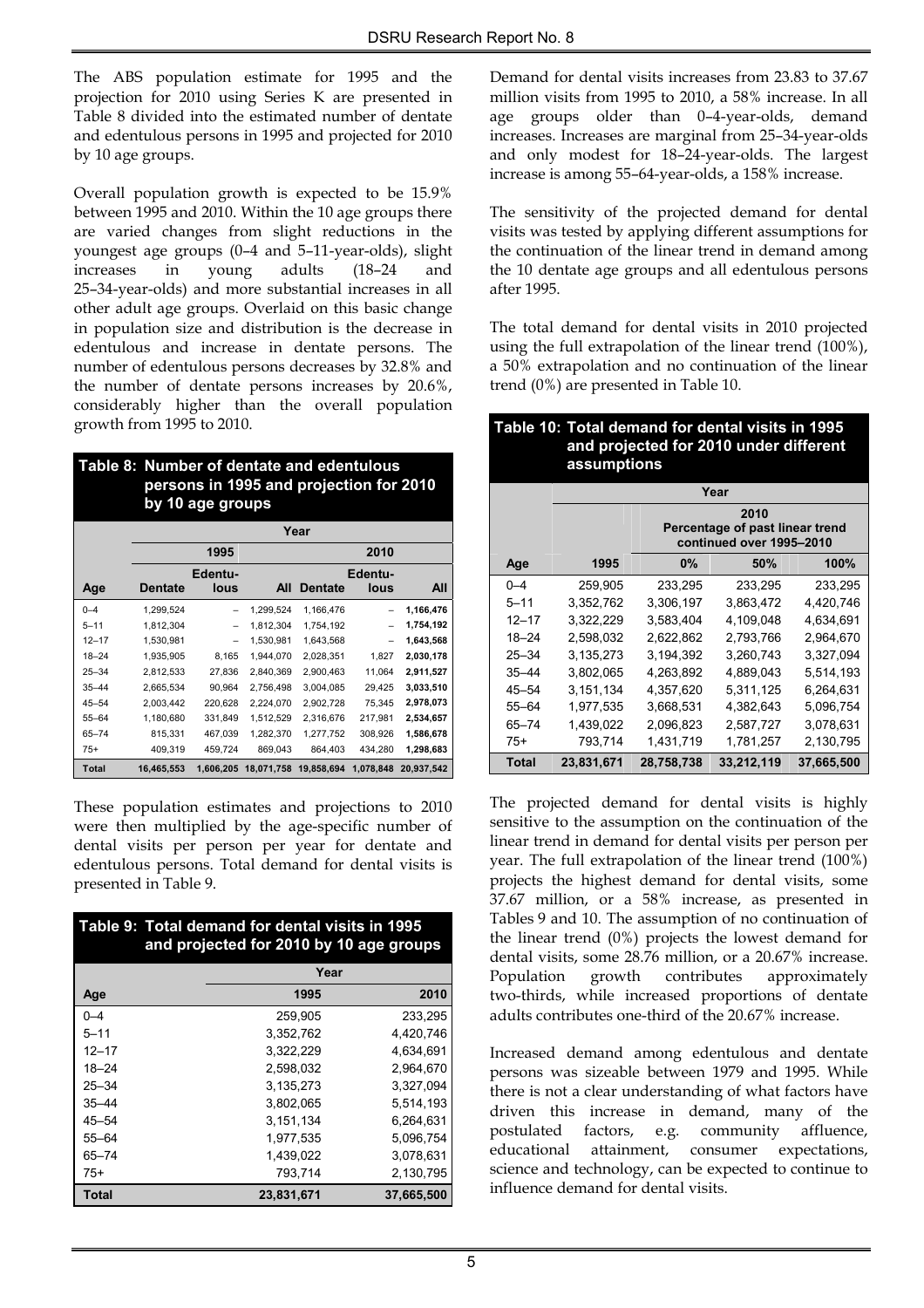Therefore, the assumption of no continuation of the linear trend is unlikely. On the other hand, full continuation of the linear trend, without an understanding of all the factors which have influenced demand over the period 1979 to 1995 and their continued interplay through to 2010, produces a projection without a necessary element of caution. To project demand under these circumstances in a prudent manner, a 50% extrapolation of the linear trend is the preferred projection.

Table 10 shows that such an assumption projects demand increasing to 33.21 million visits, a 39.4% increase over 1995. The pattern of demand increases is similar, but slightly reduced from that described for the 100% extrapolation of the linear trend.

Figure 4 presents the change in the demand for dental visits between 1995 and 2010 by the 10 age groups under the three assumptions for the continuation of past linear trends. Variation in the age-specific population demand for dental visits is represented by the vertical bar, and the prudent 50% assumption for the extrapolation of the linear trend is captured by the mid-point of each vertical bar.



The key issues highlighted by these data are:

- the projected increase in total demand for dental visits is underpinned by population growth and the increase in dentate adult and older adults;
- increases are negligible among pre–school-aged children and young adults, and more substantial among schoolchildren, adolescents, middle-aged and older adults. The most substantial increases are projected for the baby-boomers, 45–54 and 55–64-year-olds.

## **Total demand for dental services**

Using 1995 as a baseline and 2010 as the end point for a projection period, the total demand for dental services was estimated. Demand for dental services is basically the product of the total demand for dental visits among edentulous persons and the 10 age groups of dentate persons by the number of services per visit in each service area. These are then summed within and across age groups.

Table 6 presented the demand for dental services per visit in 1995 and the projected demand for dental services per visit in 2010. The projection was based on the assumption of the full extrapolation of the linear trend observed between 1983 and 1998. As for the assumptions on the linear trend in demand for dental visits, a series of assumptions of 0%, 50% and 100% extrapolation of the linear trend was used to project dental services per visit. These are presented in Table 11.

#### **Table 11: Total demand for dental services in 1995 and projected for 2010 by age group under different assumptions\***

|           | Year                                                                        |                                                                                              |            |            |  |
|-----------|-----------------------------------------------------------------------------|----------------------------------------------------------------------------------------------|------------|------------|--|
|           |                                                                             | 2010<br>Percentage of past linear trend in<br>services per visit continued over<br>1995-2010 |            |            |  |
| Age       | 1995                                                                        | $0\%$                                                                                        | 50%        | 100%       |  |
| $0 - 4$   | 365,198                                                                     | 328,202                                                                                      | 342,445    | 357,098    |  |
| $5 - 11$  | 5,826,873                                                                   | 6,754,589                                                                                    | 6,963,877  | 7,190,181  |  |
| $12 - 17$ | 6,565,188                                                                   | 8,283,269                                                                                    | 8,873,971  | 9,513,171  |  |
| $18 - 24$ | 5,407,415                                                                   | 5,941,220                                                                                    | 6,410,402  | 6,879,583  |  |
| $25 - 34$ | 6,630,340                                                                   | 7,095,690                                                                                    | 7,702,934  | 8,335,115  |  |
| $35 - 44$ | 8,256,568                                                                   | 10,931,715                                                                                   | 11,747,590 | 12,602,183 |  |
| 45–54     | 6,655,144                                                                   | 11,716,736                                                                                   | 13,053,125 | 14,389,513 |  |
| 55-64     | 4,020,820                                                                   | 8,884,475                                                                                    | 9,381,751  | 9,879,027  |  |
| 65–74     | 2,744,097                                                                   | 5,223,815                                                                                    | 5,711,455  | 6,199,096  |  |
| $75+$     | 1,518,185                                                                   | 3,511,155                                                                                    | 3,692,890  | 3,874,625  |  |
| Total     | 47,989,826                                                                  | 68,670,865                                                                                   | 73,880,440 | 79,219,593 |  |
|           | Based on the 50% continuation in linear trend in dental visits<br>1995-2010 |                                                                                              |            |            |  |

The 23.8 million visits estimated in 1995 were associated with 48.0 million dental services. In 1995 these dental services were spread reasonably evenly across the 5–11 through to the 45–54-year-old age groups, with a slightly higher number in the 35–44-year-olds. The demand for dental services steadily fell across the 55–64, 65–74 and 75+ age groups. The projected demand for dental services in 2010 varies considerably under the different assumptions for a continuation of the trend toward more services per visit. With no continuation (0%) of the linear trend, some 68.7 million dental services were projected to be demanded in 2010. At full continuation of the linear trend (100%), the number of dental services projected to be demanded increases to 79.2 million, with the 50% continuation providing a mid-point projection of 73.9 million services, a 54.0% increase.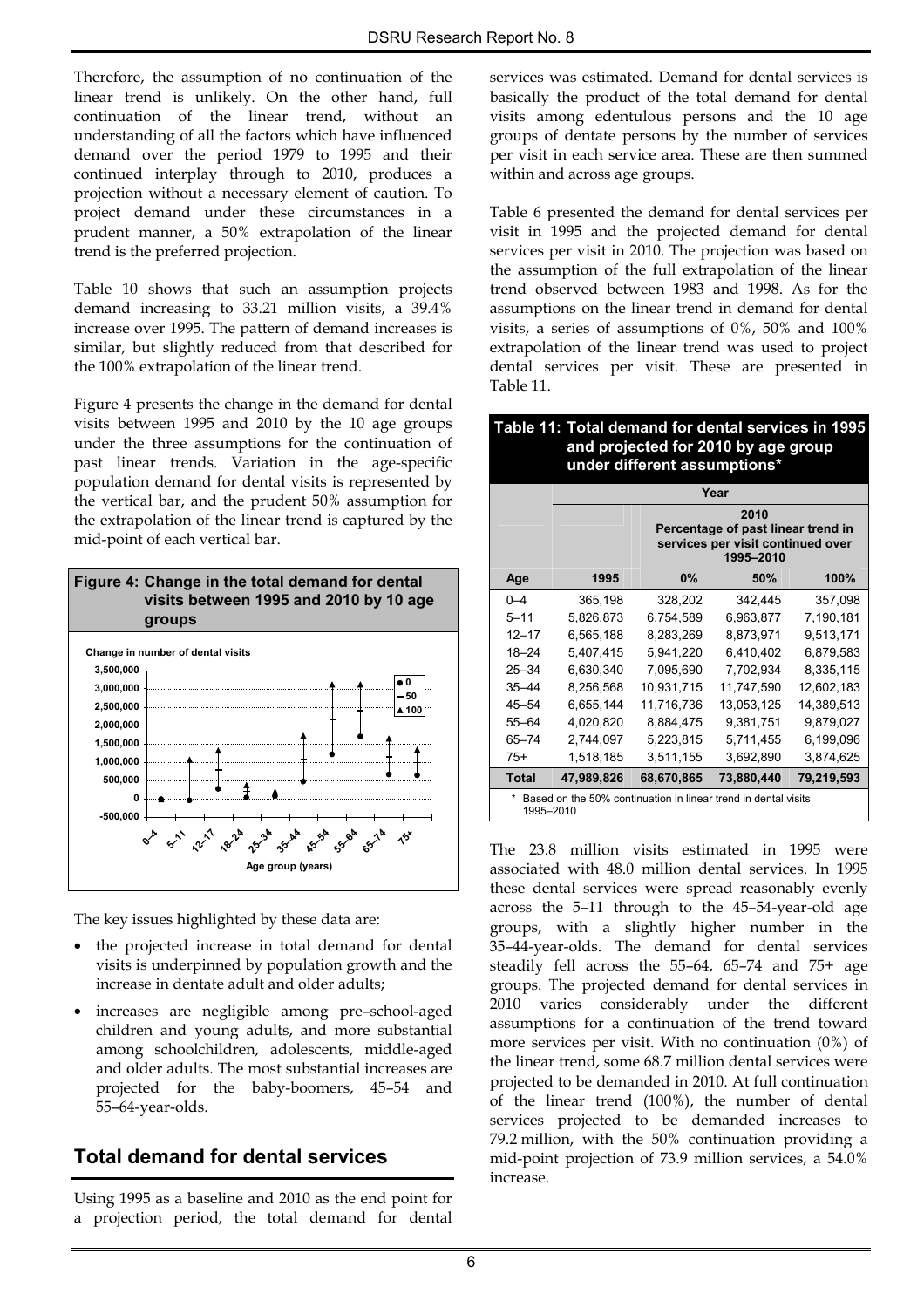Total demand for dental services increases markedly in all adult age groups above 35 years old. The 35–44, 45–54 and 55–64-year-old age groups are projected to emerge as the high-demanding age groups for dental services. While demand for dental services among older Australians (75+) is projected to increase at the greatest rate, the absolute increase is considerably smaller than those projected for other adult age groups above 35 years old.

As the total demand for dental services was projected from the number of services in each service area demanded per visit, the demand for services within service areas can also be calculated. Table 12 presents the total demand for specific service areas for all age groups in 1995 and projected for 2010 under the assumption of a 50% continuation in linear trends in dental services per visit and 50% continuation in linear trends in dental visits per person per year.

### **Table 12: Total demand for specific service areas in 1995 and projected for 2010\***

|                                                                                                                                                                   | Year       |            |
|-------------------------------------------------------------------------------------------------------------------------------------------------------------------|------------|------------|
| Service area                                                                                                                                                      | 1995       | 2010       |
| Diagnostic                                                                                                                                                        | 15,242,905 | 23,506,376 |
| <b>Preventive</b>                                                                                                                                                 | 9,340,875  | 15,188,547 |
| Periodontic                                                                                                                                                       | 371,165    | 576,057    |
| Oral Surgery                                                                                                                                                      | 2,110,251  | 2,482,554  |
| Endodontic                                                                                                                                                        | 2,568,062  | 5,108,913  |
| Restorative                                                                                                                                                       | 13,551,606 | 19,427,442 |
| Crown & Bridge                                                                                                                                                    | 1.246.564  | 2,527,708  |
| Prosthodontic                                                                                                                                                     | 1.920.013  | 2,547,993  |
| Orthodontic                                                                                                                                                       | 703,259    | 1,114,060  |
| General Misc.                                                                                                                                                     | 935,126    | 1,400,789  |
| Total                                                                                                                                                             | 47,989,826 | 73,880,440 |
| Assumption of a 50% continuation in linear trends in demand for<br>dental visits and 50% continuation in linear trends in demand for<br>dental services per visit |            |            |

Total demand for specific service areas in 1995 is dominated by Diagnostic, Preventive and Restorative service areas. Considerably lower numbers of services were demanded in Oral Surgery, Endodontic, Crown and Bridge and Prosthodontic service areas, and even less for General Miscellaneous, Orthodontic and Periodontic services.

The projected total demand for services indicates considerable increases in Diagnostic, Preventive, Endodontic, Restorative and Crown and Bridge service areas. Only small increases in the number of services is projected for Oral Surgery, Prosthodontic, Orthodontic and General Miscellaneous areas.

Several methodological issues need to be emphasised about these results for projected demand for specific service areas. First, these estimates and projections reflect service provision in general dental practice. While this is approximately 85% of all service provision in Australia, it specifically does not reflect

- the service pattern of the School Dental Services
- the service provision of specialist dentists.

While visits per person per year capture demand in these areas (and potentially among dental prosthetists), service patterns in these areas will be distinctly different. Hence, these data do not indicate the demand for 'special' or 'specialist' services.

Second, the apparent extremely low service provision in the Periodontic service area is in part explained by the categorisation of Scale and Clean services, minimum intervention periodontally-related services, as Preventive services.

Table 12 presents the total demand for specific service areas for all age groups in 1995 and projected for 2010. Similar projections by the 10 age groups are available on request.

### **Discussion**

This report has described the change in demand for dental visits and services over the period of 1979 to 1995. The overall changes were substantial, and most age groups also showed substantial increases in demand. This report has not explored the factors behind the changes. While potential factors driving the changes are identified, their contribution, if any, to the time trends is unknown. Therefore, when attempting to look forward to future changes in demand across 1995 to 2010, the report has not been able to build a predictive model. Instead it has adopted a projection approach. Projections are built around a continuation of past time trends and are inherently uncertain. This has been clearly acknowledged by the presentation of a range of projections which assume between zero and full continuation of past trends.

This report does not seek to explore the relationship between supply and demand. However, it should be recognised that the two are clearly interrelated. Such interrelations vary from the concept of supply-induced demand to supply acting as a cap on demand expression and growth. While the former is a debated 'market' characteristic, the latter is likely to be a major feature of Australian dentistry over 1995 to 2010 as supply is expected to show only marginal growth (AHMAC, 2001).

Given potentially large increases in demand for dental visits and services, what types of response might be considered? Possible responses include:

- increasing supply in line with demand
- $\bullet$  moderating demand growth in particular age groups or for particular services, among particular segments of the population
- some combination of the above.